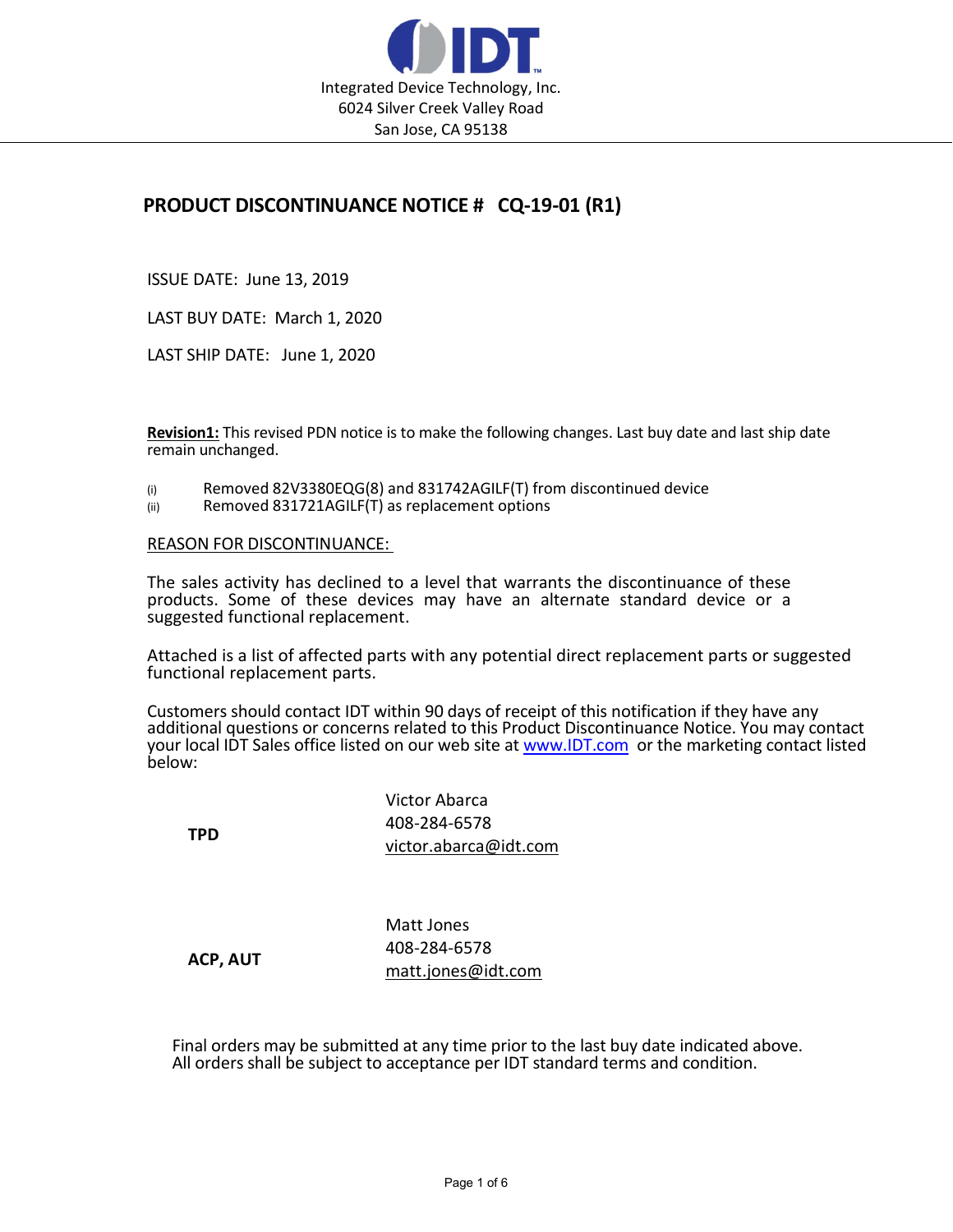

| <b>Device to be Discontinued</b>  | Drop in Replacement | <b>Functional Replacement</b>         | <b>Replacement Part Availability</b> | <b>Product Group</b> |
|-----------------------------------|---------------------|---------------------------------------|--------------------------------------|----------------------|
| 252M-23LF                         | None                | None                                  | Not applicable                       | TPD                  |
| 252M-23LFT                        | None                | None                                  | Not applicable                       | TPD                  |
| 341-41MPLF                        | None                | None                                  | Not applicable                       | TPD                  |
| 341-41MPLFT                       | None                | None                                  | Not applicable                       | TPD                  |
| 341-42MPLF                        | None                | None                                  | Not applicable                       | TPD                  |
| 341-42MPLFT                       | None                | None                                  | Not applicable                       | TPD                  |
| 341M-33LF                         | None                | None                                  | Not applicable                       | TPD                  |
| 341M-33LFT                        | None                | None                                  | Not applicable                       | TPD                  |
| 341MPLF<br>341MPLFT               | None<br>None        | None<br>None                          | Not applicable<br>Not applicable     | TPD<br>TPD           |
| 343M-59LF                         | None                | None                                  | Not applicable                       | TPD                  |
| 343M-59LFT                        | None                | None                                  | Not applicable                       | TPD                  |
| 343M-60LF                         | None                | None                                  | Not applicable                       | TPD                  |
| 343M-60LFT                        | None                | None                                  | Not applicable                       | TPD                  |
| 343M-61LF                         | None                | None                                  | Not applicable                       | TPD                  |
| 343M-61LFT                        | None                | None                                  | Not applicable                       | TPD                  |
| 343MPLF                           | None                | None                                  | Not applicable                       | TPD                  |
| 343MPLFT                          | None                | None                                  | Not applicable                       | TPD                  |
| 5V9888TPFGI                       | None                | None                                  | Not applicable                       | TPD                  |
| 5V9888TPFGI8                      | None                | None                                  | Not applicable                       | TPD                  |
| 810001DK-21LF                     | None                | 8T49N241-dddNLGI                      | Available now                        | TPD                  |
| 810001DK-21LFT                    | None                | 8T49N241-dddNLGI8                     | Available now                        | TPD                  |
| 810251AGILF<br>810251AGILF-EXT    | None<br>None        | 8T49N241-dddNLGI<br>8T49N241-dddNLGI  | Available now<br>Available now       | TPD<br>TPD           |
| 810251AGILFT                      | None                | 8T49N241-dddNLGI8                     | Available now                        | TPD                  |
| 810251AGILFT-EXT                  | None                | 8T49N241-dddNLGI8                     | Available now                        | TPD                  |
| 810252AGILF                       | None                | 8T49N241-dddNLGI                      | Available now                        | TPD                  |
| 810252AGILFT                      | None                | 8T49N241-dddNLGI8                     | Available now                        | TPD                  |
| 82V3352EDG                        | None                | 82P33714ANLG                          | Available now                        | TPD                  |
| 82V3352EDG8                       | None                | 82P33714ANLG8                         | Available now                        | TPD                  |
| 82V3352TFG                        | None                | 82P33714ANLG                          | Available now                        | TPD                  |
| 82V3352TFG8                       | None                | 82P33714ANLG8                         | Available now                        | TPD                  |
| 82V3358EDG                        | None                | 82P33714ANLG                          | Available now                        | TPD                  |
| 82V3358EDG8                       | None                | 82P33714ANLG8                         | Available now                        | TPD                  |
| 82V3358TFG                        | None                | 82P33714ANLG                          | Available now                        | TPD                  |
| 82V3358TFG8<br>82V3380AEQG        | None<br>None        | 82P33714ANLG8<br>82P33810ABAG         | Available now<br>Available now       | TPD<br>TPD           |
| 82V3380AEQG8                      | None                | 82P33810ABAG8                         | Available now                        | TPD                  |
| 82V3380EQG8-ECI                   | None                | 82P33810ABAG8                         | Available now                        | TPD                  |
| 82V3380EQG-ECI                    | None                | 82P33810ABAG                          | Available now                        | TPD                  |
| 82V3385EQG                        | None                | 82P33714ANLG                          | Available now                        | TPD                  |
| 82V3385EQG8                       | None                | 82P33714ANLG8                         | Available now                        | TPD                  |
| 83026AMILF                        | None                | 83026BMI-01LF                         | Available now                        | TPD                  |
| 83026AMILFT                       | None                | 83026BMI-01LFT                        | Available now                        | TPD                  |
| 831721AGILF                       | None                | None                                  | Not applicable                       | TPD                  |
| 831721AGILFT                      | None                | None                                  | Not applicable                       | TPD                  |
| 831721AGILF-TSW                   | None                | None                                  | Not applicable                       | TPD                  |
| 831721AGILFT-TSW                  | None                | None                                  | Not applicable                       | TPD                  |
| 831724AKILF                       | None                | None                                  | Available now                        | TPD                  |
| 831724AKILFT <br>831752AGILF      | None<br>None        | None<br>None                          | Available now<br>Not applicable      | TPD<br>TPD           |
| 831752AGILFT                      | None                | None                                  | Not applicable                       | TPD                  |
| 83210AYLF                         | None                | 853S111BYILF                          | Available now                        | TPD                  |
| 83210AYLFT                        | None                | 853S111BYILFT                         | Available now                        | TPD                  |
| 8343AY-01LF                       | None                | None                                  | Not applicable                       | TPD                  |
| 8343AY-01LFT                      | None                | None                                  | Not applicable                       | TPD                  |
| 83904AG-02LF                      | None                | None                                  | Not applicable                       | TPD                  |
| 83904AG-02LFT                     | None                | None                                  | Not applicable                       | TPD                  |
| 83908AGI-02LF                     | None                | None                                  | Not applicable                       | TPD                  |
| 83908AGI-02LFT                    | None                | None                                  | Not applicable                       | TPD                  |
| 83918AYILF                        | None                | 83940DYILF                            | Available now                        | TPD                  |
| 83918AYILFT                       | None                | 83940DYILF                            | Available now                        | TPD                  |
| 840001AKI-34LF                    | None                | 8T49N241-dddNLGI                      | Available now                        | TPD                  |
| 840001AKI-34LFT                   | None                | 8T49N241-dddNLGI8                     | Available now                        | TPD                  |
| 840001BGI-25LF<br>840001BGI-25LFT | None<br>None        | 8T49N241-dddNLGI<br>8T49N241-dddNLGI8 | Available now<br>Available now       | TPD<br>TPD           |
| 840002AGI-01LF                    | None                | 8T49N241-dddNLGI                      | Available now                        | TPD                  |
| 840002AGI-01LFT                   | None                | 8T49N241-dddNLGI8                     | Available now                        | TPD                  |
| 840004AG-01LF                     | None                | 8T49N241-dddNLGI                      | Available now                        | TPD                  |
| 840004AG-01LFT                    | None                | 8T49N241-dddNLGI8                     | Available now                        | TPD                  |
| 840004AGI-01LF                    | None                | 8T49N241-dddNLGI                      | Available now                        | TPD                  |
| 840004AGI-01LFT                   | None                | 8T49N241-dddNLGI8                     | Available now                        | TPD                  |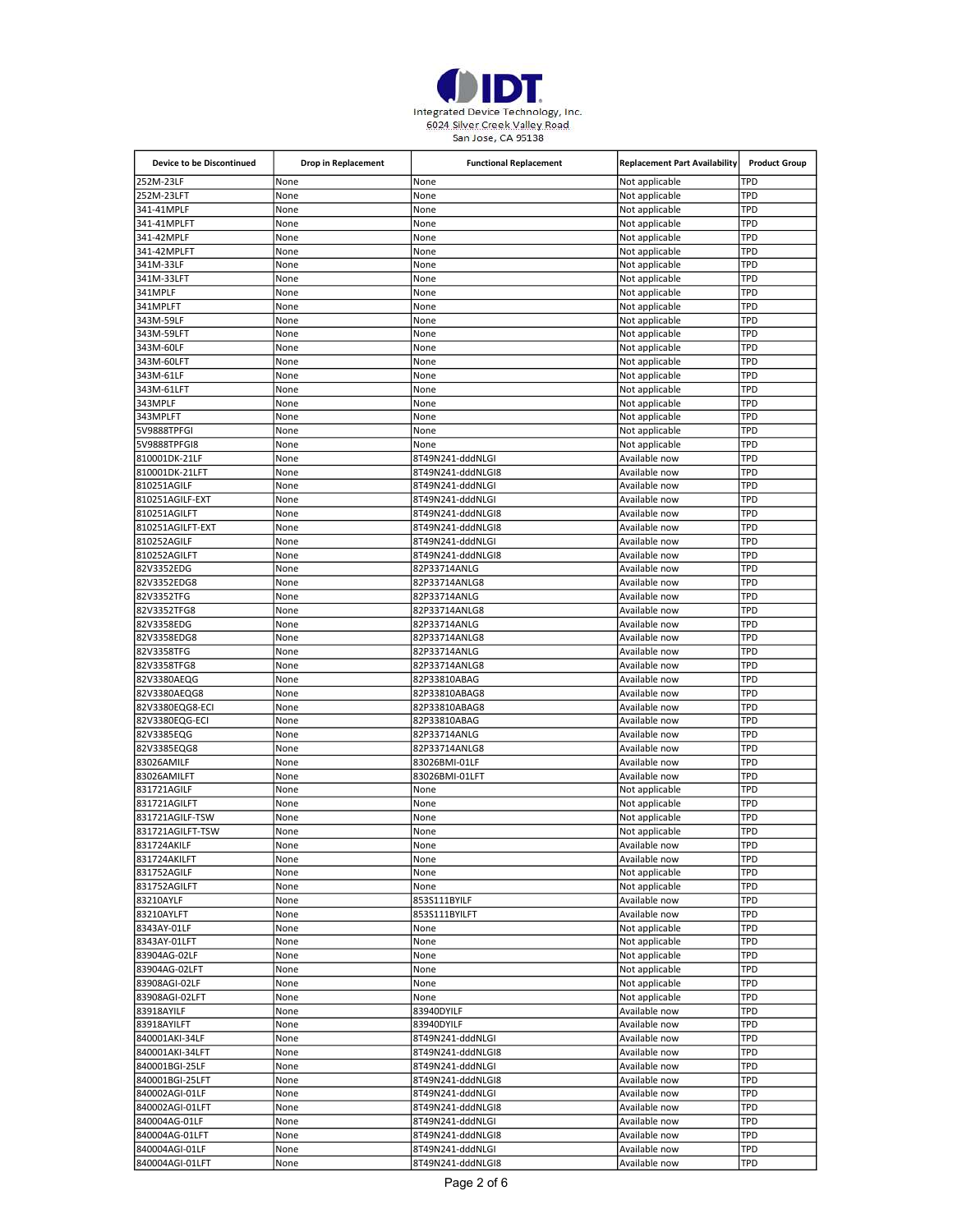

| <b>Device to be Discontinued</b>  | Drop in Replacement | <b>Functional Replacement</b>         | <b>Replacement Part Availability</b> | <b>Product Group</b> |
|-----------------------------------|---------------------|---------------------------------------|--------------------------------------|----------------------|
| 840021AGILF                       | None                | None                                  | Not applicable                       | TPD                  |
| 840021AGILFT                      | None                | None                                  | Not applicable                       | TPD                  |
| 840021AGLF                        | None                | None                                  | Not applicable                       | TPD                  |
| 840021AGLFT                       | None                | None                                  | Not applicable                       | TPD                  |
| 840022AKI-02LF                    | None                | 8T49N241-dddNLGI                      | Available now                        | TPD                  |
| 840022AKI-02LF-99                 | None                | 8T49N241-dddNLGI                      | Available now                        | TPD                  |
| 840022AKI-02LFT                   | None                | 8T49N241-dddNLGI8                     | Available now                        | TPD                  |
| 840022AKI-02LFT-99<br>840051AGLF  | None<br>None        | 8T49N241-dddNLGI8<br>8T49N241-dddNLGI | Available now<br>Available now       | TPD<br>TPD           |
| 840051AGLFT                       | None                | 8T49N241-dddNLGI8                     | Available now                        | TPD                  |
| 840271AGILF                       | None                | None                                  | Not applicable                       | TPD                  |
| 840271BGILF                       | None                | None                                  | Not applicable                       | TPD                  |
| 840271BGILFT                      | None                | None                                  | Not applicable                       | TPD                  |
| 841654AGILF                       | None                | None                                  | Not applicable                       | TPD                  |
| 841654AGILFT                      | None                | None                                  | Not applicable                       | TPD                  |
| 8422002AGI-07LF                   | None                | None                                  | Not applicable                       | TPD                  |
| 8422002AGI-07LFT                  | None                | None                                  | Not applicable                       | TPD                  |
| 843001AGLF                        | None                | 8T49N240-dddNLGI                      | Available now                        | TPD                  |
| 843001AGLFT                       | None                | 8T49N240-dddNLGI8                     | Available now                        | TPD                  |
| 843001BGI-23LF                    | None                | 8T49N240-dddNLGI                      | Available now                        | TPD                  |
| 843001BGI-23LFT<br>843001CGILF    | None<br>None        | 8T49N240-dddNLGI8<br>8T49N240-dddNLGI | Available now<br>Available now       | TPD<br>TPD           |
| 843001CGILFT                      | None                | 8T49N240-dddNLGI8                     | Available now                        | TPD                  |
| 843002AGI-01LF                    | None                | 8T49N240-dddNLGI                      | Available now                        | TPD                  |
| 843002AGI-01LFT                   | None                | 8T49N240-dddNLGI8                     | Available now                        | TPD                  |
| 843002AKI-40LF                    | None                | 8T49N240-dddNLGI                      | Available now                        | TPD                  |
| 843002AKI-40LFT                   | None                | 8T49N240-dddNLGI8                     | Available now                        | TPD                  |
| 843002AKI-41LF                    | None                | 8T49N240-dddNLGI                      | Available now                        | TPD                  |
| 843002AKI-41LFT                   | None                | 8T49N240-dddNLGI8                     | Available now                        | TPD                  |
| 843003AGI-01LF                    | None                | None                                  | Not applicable                       | TPD                  |
| 843003AGI-01LFT                   | None                | None                                  | Not applicable                       | TPD                  |
| 843003AGLF                        | None                | None                                  | Not applicable                       | TPD                  |
| 843003AGLFT                       | None                | None                                  | Not applicable                       | TPD                  |
| 843003BGI-09LF<br>843003BGI-09LFT | None<br>None        | None<br>None                          | Not applicable                       | TPD<br>TPD           |
| 843004AG-125LF                    | None                | None                                  | Not applicable<br>Not applicable     | TPD                  |
| 843004AG-125LFT                   | None                | None                                  | Not applicable                       | TPD                  |
| 843004AGI-04LF                    | None                | None                                  | Not applicable                       | TPD                  |
| 843004AGI-04LFT                   | None                | None                                  | Not applicable                       | TPD                  |
| 843004AGI-156LF                   | None                | None                                  | Not applicable                       | TPD                  |
| 843004AGI-156LFT                  | None                | None                                  | Not applicable                       | TPD                  |
| 843011AGLF                        | None                | None                                  | Not applicable                       | TPD                  |
| 843011AGLFT                       | None                | None                                  | Not applicable                       | TPD                  |
| 843011CGLF                        | None                | None                                  | Not applicable                       | TPD                  |
| 843011CGLFT                       | None                | None                                  | Not applicable                       | TPD                  |
| 843021AGLF                        | None                | None                                  | Not applicable                       | TPD                  |
| 843021AGLFT                       | None                | None                                  | Not applicable                       | TPD                  |
| 843022AGI-48LF<br>843022AGI-48LFT | None<br>None        | None<br>None                          | Not applicable<br>Not applicable     | TPD<br>TPD           |
| 8430252CG-45LF                    | None                | None                                  | Not applicable                       | TPD                  |
| 8430252CG-45LFT                   | None                | None                                  | Not applicable                       | TPD                  |
| 8430252CGI-45LF                   | None                | None                                  | Not applicable                       | TPD                  |
| 8430252CGI-45LFT                  | None                | None                                  | Not applicable                       | TPD                  |
| 843031AGI-01LF                    | None                | None                                  | Not applicable                       | TPD                  |
| 843031AGI-01LFT                   | None                | None                                  | Not applicable                       | TPD                  |
| 843034CYI-06LF                    | None                | None                                  | Not applicable                       | TPD                  |
| 843071AGILF                       | None                | None                                  | Not applicable                       | TPD                  |
| 843071AGILFT                      | None                | None                                  | Not applicable                       | TPD                  |
| 8430AY-61LF                       | None                | None                                  | Not applicable                       | TPD                  |
| 8430AY-61LFT<br>84314AYLF         | None                | None                                  | Not applicable                       | TPD<br>TPD           |
| 84314AYLFT                        | None<br>None        | None<br>None                          | Not applicable<br>Not applicable     | TPD                  |
| 843241BM-75LF                     | None                | None                                  | Not applicable                       | TPD                  |
| 843241BM-75LFT                    | None                | None                                  | Not applicable                       | TPD                  |
| 843246BGILF                       | None                | None                                  | Not applicable                       | TPD                  |
| 843246BGILFT                      | None                | None                                  | Not applicable                       | TPD                  |
| 843252AGLF                        | None                | None                                  | Not applicable                       | TPD                  |
| 843252AGLFT                       | None                | None                                  | Not applicable                       | TPD                  |
| 843256BGILF                       | None                | None                                  | Not applicable                       | TPD                  |
| 843256BGILFT                      | None                | None                                  | Not applicable                       | TPD                  |
| 843256BGLF                        | None                | None                                  | Not applicable                       | TPD                  |
| 843256BGLFT                       | None                | None                                  | Not applicable                       | TPD                  |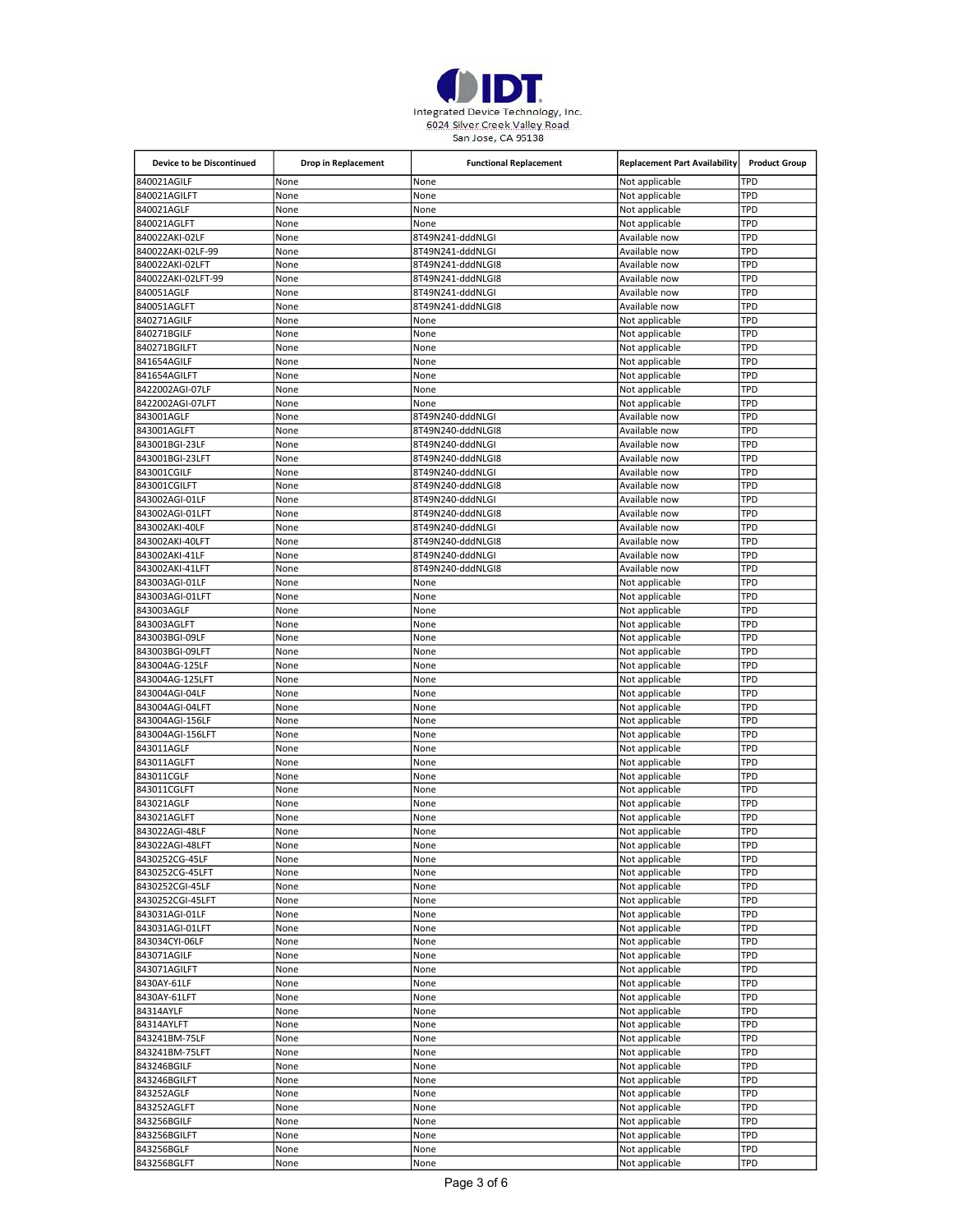

| <b>Device to be Discontinued</b> | Drop in Replacement | <b>Functional Replacement</b> | <b>Replacement Part Availability</b> | <b>Product Group</b> |
|----------------------------------|---------------------|-------------------------------|--------------------------------------|----------------------|
| 8432CK-51LF                      | None                | None                          | Not applicable                       | TPD                  |
| 8432CK-51LFT                     | None                | None                          | Not applicable                       | TPD                  |
| 8432CKI-51LF                     | None                | None                          | Not applicable                       | TPD                  |
| 8432CKI-51LFT                    | None                | None                          | Not applicable                       | TPD                  |
| 8432CY-51LF                      | None                | None                          | Not applicable                       | TPD                  |
| 8432CY-51LFT                     | None                | None                          | Not applicable                       | TPD                  |
| 8432CYI-51LF                     | None                | None                          | Not applicable                       | TPD<br>TPD           |
| 8432CYI-51LFT<br>8432DY-101LF    | None<br>None        | None<br>None                  | Not applicable<br>Not applicable     | TPD                  |
| 8432DY-101LFT                    | None                | None                          | Not applicable                       | TPD                  |
| 8432DYI-101LF                    | None                | None                          | Not applicable                       | TPD                  |
| 8432DYI-101LFT                   | None                | None                          | Not applicable                       | TPD                  |
| 84330CYLN                        | None                | None                          | Not applicable                       | TPD                  |
| 84330CYLNT                       | None                | None                          | Not applicable                       | TPD                  |
| 844002AG-01LF                    | None                | None                          | Not applicable                       | TPD                  |
| 844002AG-01LFT                   | None                | None                          | Not applicable                       | TPD                  |
| 844002AGI-01LF                   | None                | None                          | Not applicable                       | TPD                  |
| 844002AGI-01LFT                  | None                | None                          | Not applicable                       | TPD                  |
| 844002AGILF                      | None                | None                          | Not applicable                       | TPD                  |
| 844002AGILFT                     | None                | None                          | Not applicable                       | TPD                  |
| 844003AGLF<br>844003AGLFT        | None<br>None        | None<br>None                  | Not applicable                       | TPD<br>TPD           |
| 844008AY-16LF                    | None                | None                          | Not applicable<br>Not applicable     | TPD                  |
| 844011AGLF                       | None                | None                          | Not applicable                       | TPD                  |
| 844011AGLFT                      | None                | None                          | Not applicable                       | TPD                  |
| 844021BG-01LF                    | None                | None                          | Not applicable                       | TPD                  |
| 844021BG-01LFT                   | None                | None                          | Not applicable                       | TPD                  |
| 844021BGI-01LF                   | None                | None                          | Not applicable                       | TPD                  |
| 844021BGI-01LFT                  | None                | None                          | Not applicable                       | TPD                  |
| 8440259DK-05LF                   | None                | None                          | Not applicable                       | TPD                  |
| 8440259DK-05LFT                  | None                | None                          | Not applicable                       | TPD                  |
| 8440259DK-45LF                   | None                | None                          | Not applicable                       | TPD                  |
| 8440259DK-45LFT                  | None                | None                          | Not applicable                       | TPD                  |
| 844071AG-09LF                    | None                | None                          | Not applicable                       | TPD                  |
| 844071AG-09LFT<br>844071AGLF     | None<br>None        | None<br>None                  | Not applicable                       | TPD<br>TPD           |
| 844071AGLFT                      | None                | None                          | Not applicable<br>Not applicable     | TPD                  |
| 844201BG-45LF                    | None                | None                          | Not applicable                       | TPD                  |
| 844201BG-45LFT                   | None                | None                          | Not applicable                       | TPD                  |
| 844201BKI-45LF                   | None                | None                          | Not applicable                       | TPD                  |
| 844201BKI-45LFT                  | None                | None                          | Not applicable                       | TPD                  |
| 8442BYILF                        | None                | None                          | Not applicable                       | TPD                  |
| 8442BYILFT                       | None                | None                          | Not applicable                       | TPD                  |
| 8442BYLF                         | None                | None                          | Not applicable                       | TPD                  |
| 8442BYLFT                        | None                | None                          | Not applicable                       | TPD                  |
| 851010AYILF                      | None                | None                          | Not applicable                       | TPD                  |
| 851010AYILFT                     | None                | None                          | Not applicable                       | TPD                  |
| 851010AYLF<br>851010AYLFT        | None<br>None        | None<br>None                  | Not applicable<br>Not applicable     | TPD<br>TPD           |
| 85108AGILF                       | None                | None                          | Not applicable                       | TPD                  |
| 85108AGILFT                      | None                | None                          | Not applicable                       | TPD                  |
| 85222AM-02LF                     | None                | None                          | Not applicable                       | TPD                  |
| 85222AM-02LFT                    | None                | None                          | Not applicable                       | TPD                  |
| 8523AGI-03LN                     | None                | None                          | Not applicable                       | TPD                  |
| 8523AGI-03LNT                    | None                | None                          | Not applicable                       | TPD                  |
| 852911AVILF                      | None                | None                          | Not applicable                       | TPD                  |
| 852911AVILFT                     | None                | None                          | Not applicable                       | TPD                  |
| 8530DYI-01LF                     | None                | None                          | Not applicable                       | TPD                  |
| 8530DYI-01LFT                    | None                | None                          | Not applicable                       | TPD                  |
| 85314AGI-11LF                    | None                | None                          | Not applicable                       | TPD                  |
| 85314AGI-11LFT<br>8534AY-01LF    | None                | None                          | Not applicable                       | TPD<br>TPD           |
| 8534AY-01LFT                     | None<br>None        | None<br>None                  | Not applicable<br>Not applicable     | TPD                  |
| 85352AYILF                       | None                | None                          | Not applicable                       | TPD                  |
| 85352AYILFT                      | None                | None                          | Not applicable                       | TPD                  |
| 85356AGILF                       | None                | None                          | Not applicable                       | TPD                  |
| 85356AGILFT                      | None                | None                          | Not applicable                       | TPD                  |
| 85356AMILF                       | None                | None                          | Not applicable                       | TPD                  |
| 85356AMILFT                      | None                | None                          | Not applicable                       | TPD                  |
| 8536AG-01LF                      | None                | None                          | Not applicable                       | TPD                  |
| 8536AG-01LFT                     | None                | None                          | Not applicable                       | TPD                  |
| 8536CGI-33LF                     | None                | None                          | Not applicable                       | TPD                  |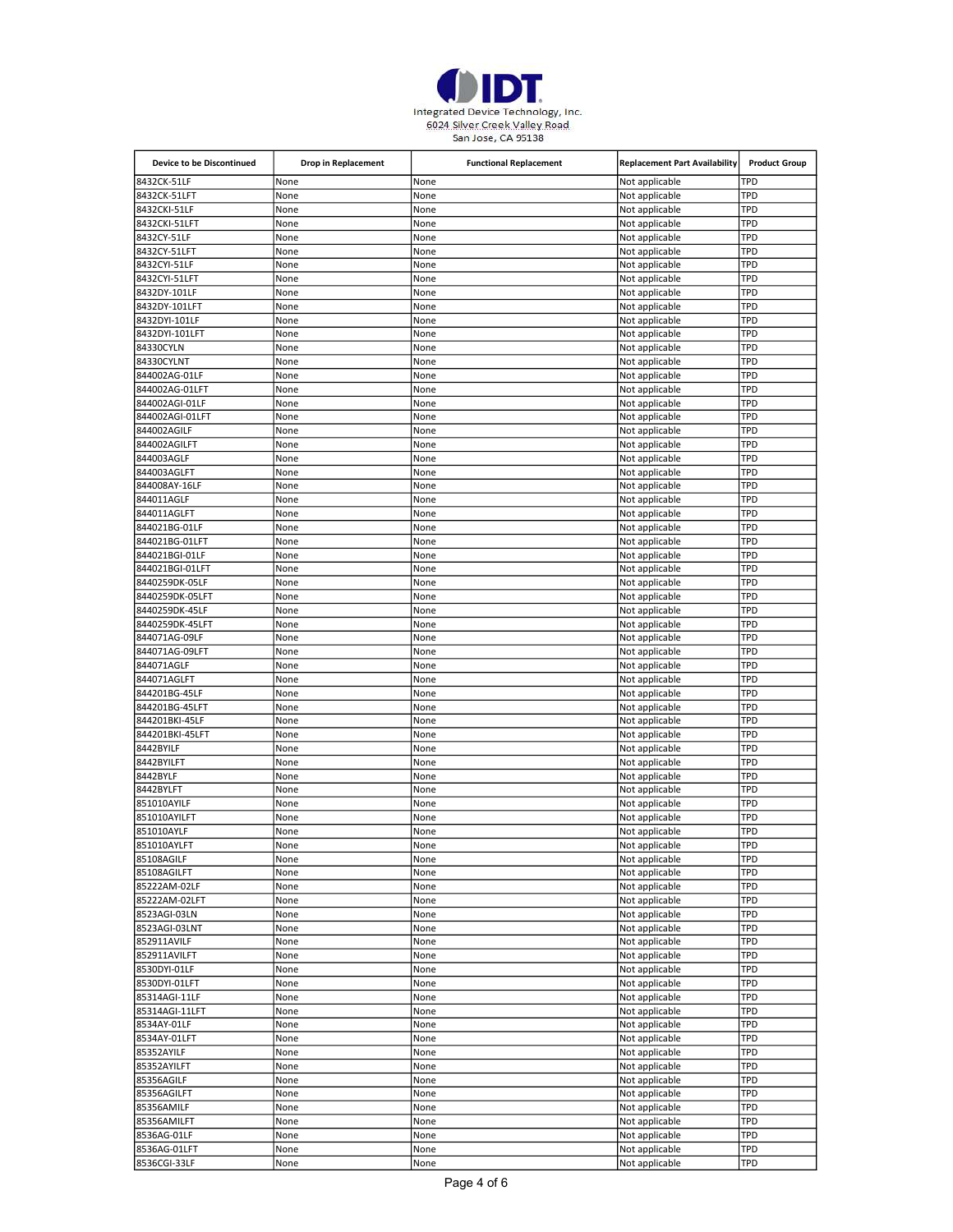

| <b>Device to be Discontinued</b>      | Drop in Replacement | <b>Functional Replacement</b> | <b>Replacement Part Availability</b> | <b>Product Group</b> |
|---------------------------------------|---------------------|-------------------------------|--------------------------------------|----------------------|
| 8536CGI-33LFT                         | None                | None                          | Not applicable                       | <b>TPD</b>           |
| 8538BG-31LF                           | None                | None                          | Not applicable                       | TPD                  |
| 8538BG-31LFT                          | None                | None                          | Not applicable                       | TPD                  |
| 854110AYILF                           | None                | None                          | Not applicable                       | TPD                  |
| 854110AYILFT                          | None                | None                          | Not applicable                       | TPD                  |
| 8546AG-01LF                           | None                | None                          | Not applicable                       | TPD                  |
| 8546AG-01LFT                          | None                | None                          | Not applicable                       | TPD                  |
| 87001BGI-01LF                         | None                | None                          | Not applicable                       | TPD                  |
| 87001BGI-01LFT<br>87004BGI-03LF       | None<br>None        | None<br>None                  | Not applicable<br>Not applicable     | TPD<br>TPD           |
| 87004BGI-03LFT                        | None                | None                          | Not applicable                       | TPD                  |
| 87008AGILF                            | None                | None                          | Not applicable                       | TPD                  |
| 87008AGILFT                           | None                | None                          | Not applicable                       | TPD                  |
| 87021AMILF                            | None                | None                          | Not applicable                       | TPD                  |
| 87021AMILFT                           | None                | None                          | Not applicable                       | TPD                  |
| 8705BYLF                              | None                | None                          | Not applicable                       | TPD                  |
| 8705BYLFT                             | None                | None                          | Not applicable                       | <b>TPD</b>           |
| 871002AGI-02LF                        | None                | None                          | Not applicable                       | <b>TPD</b>           |
| 871002AGI-02LFT                       | None                | None                          | Not applicable                       | <b>TPD</b>           |
| 87321AMILF                            | None                | None                          | Not applicable                       | TPD                  |
| 87321AMILF5                           | None                | None                          | Not applicable                       | <b>TPD</b>           |
| 87321AMILFT                           | None                | None                          | Not applicable                       | TPD<br>TPD           |
| 8732AY-01LF<br>8732AY-01LFT           | None<br>None        | None<br>None                  | Not applicable<br>Not applicable     | TPD                  |
| 87354AMILF                            | None                | None                          | Not applicable                       | TPD                  |
| 87354AMILFT                           | None                | None                          | Not applicable                       | TPD                  |
| 8735AY-31LF                           | None                | None                          | Not applicable                       | TPD                  |
| 8735AY-31LFT                          | None                | None                          | Not applicable                       | TPD                  |
| 874001AGI-02LF                        | None                | None                          | Not applicable                       | TPD                  |
| 874001AGI-02LFT                       | None                | None                          | Not applicable                       | TPD                  |
| 874002AG-02LF                         | None                | None                          | Not applicable                       | TPD                  |
| 874002AG-02LFT                        | None                | None                          | Not applicable                       | TPD                  |
| 874003AGLF                            | None                | None                          | Not applicable                       | TPD                  |
| 874003AGLFT                           | None                | None                          | Not applicable                       | TPD                  |
| 874005AG-04LF                         | None                | None                          | Not applicable                       | TPD                  |
| 874005AG-04LFT                        | None                | None                          | Not applicable                       | TPD                  |
| 874005AGLF<br>874005AGLFT             | None<br>None        | None<br>None                  | Not applicable<br>Not applicable     | TPD<br>TPD           |
| 8741004BGILF                          | None                | None                          | Not applicable                       | TPD                  |
| 8741004BGILFT                         | None                | None                          | Not applicable                       | TPD                  |
| 8743004DKILF                          | None                | None                          | Not applicable                       | TPD                  |
| 8743004DKILFT                         | None                | None                          | Not applicable                       | <b>TPD</b>           |
| 8743008DKILF                          | None                | None                          | Not applicable                       | <b>TPD</b>           |
| 8743008DKILFT                         | None                | None                          | Not applicable                       | <b>TPD</b>           |
| 87604AGILF                            | None                | None                          | Not applicable                       | TPD                  |
| 87604AGILFT                           | None                | None                          | Not applicable                       | <b>TPD</b>           |
| 87608AYILF                            | None                | None                          | Not applicable                       | TPD                  |
| 87608AYILFT                           | None                | None                          | Not applicable                       | TPD                  |
| 87608AYILFT-IB0                       | None                | None                          | Not applicable                       | <b>TPD</b>           |
| 8761CYILF<br>8761CYILFT               | None<br>None        | None<br>None                  | Not applicable<br>Not applicable     | TPD<br><b>TPD</b>    |
| 87972DYI-147LF                        | None                | None                          | Not applicable                       | TPD                  |
| 87972DYI-147LFT                       | None                | None                          | Not applicable                       | <b>TPD</b>           |
| 89H48T12G2ZCBLG                       | None                | 89H48H12G2ZCBLG               | Available now                        | ACP                  |
| 89H48T12G2ZCBLG8                      | None                | 89H48H12G2ZCBLG8              | Available now                        | ACP                  |
| 89H48T12G2ZCBLGI                      | None                | 89H48H12G2ZCBLGI              | Available now                        | ACP                  |
| 89H48T12G2ZCBLGI8                     | None                | 89H48H12G2ZCBLGI8             | Available now                        | ACP                  |
| 89H48T12G2ZDBLG                       | None                | 89H48H12G2ZDBLG               | Available now                        | ACP                  |
| 89H48T12G2ZDBLG8                      | None                | 89H48H12G2ZDBLG8              | Available now                        | ACP                  |
| 89H48T12G2ZDBLGI                      | None                | 89H48H12G2ZDBLGI              | Available now                        | ACP                  |
| 89H48T12G2ZDBLGI8                     | None                | 89H48H12G2ZDBLGI8             | Available now                        | ACP                  |
| 89HP0504UBZBNRG                       | None                | None                          | Not applicable                       | ACP                  |
| 89HP0504UBZBNRG8                      | None                | None                          | Not applicable                       | <b>ACP</b><br>ACP    |
| 89HP0504UBZBNRGI<br>89HP0504UBZBNRGI8 | None<br>None        | None<br>None                  | Not applicable<br>Not applicable     | ACP                  |
| 89HP0504UZBNRG                        | None                | None                          | Not applicable                       | <b>ACP</b>           |
| 89HP0504UZBNRG8                       | None                | None                          | Not applicable                       | <b>ACP</b>           |
| 89HP0504UZBNRGI                       | None                | None                          | Not applicable                       | ACP                  |
| 89HP0504UZBNRGI8                      | None                | None                          | Not applicable                       | ACP                  |
| 89HP0604RZBABG                        | None                | 89HP0608RZBABG                | Available now                        | ACP                  |
| 89HP0604RZBABG8                       | None                | 89HP0608RZBABG8               | Available now                        | ACP                  |
| 89HP0604RZBABGI                       | None                | 89HP0608RZBABGI               | Available now                        | ACP                  |